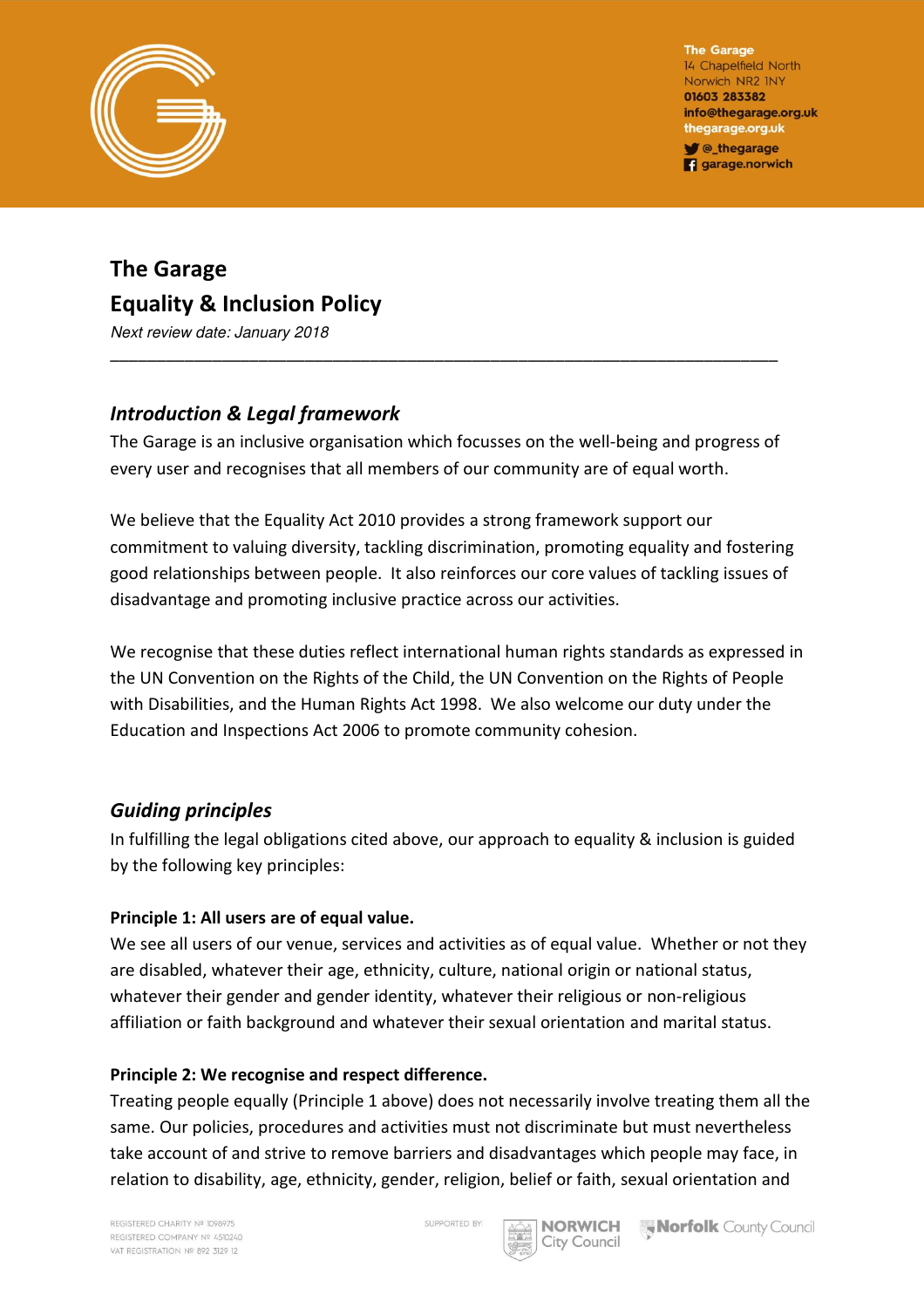marital status. We believe that diversity is a strength, which should be respected and celebrated by all those who learn, teach and visit here.

# **Principle 3: We foster positive attitudes and relationships, and a shared sense of cohesion and belonging.**

We actively promote positive attitudes and mutual respect between groups and communities different from each other. We want all members of our community to feel a sense of belonging within The Garage and its wider community and to feel that they are respected and able to participate fully.

#### **Principle 4: We observe good equalities practice for our staff**

We ensure that policies and procedures benefit all employees and potential employees in all aspects of their work, including in recruitment and promotion, and in continual professional development.

## **Principle 5: We aim to reduce and remove inequalities and barriers that already exist**

In addition to avoiding or minimising possible negative impacts of our policies, we take opportunities to maximise positive impacts by reducing and removing inequalities and barriers that may already exist and promoting inclusive practice and integration where possible.

#### **Principle 6: We work to raise standards for all, but especially for the most vulnerable.**

We believe that improving the quality of provision for the most vulnerable groups raises standards across the whole organisation

#### **Principle 7: Society as a whole should benefit**

We intend that our policies and activities should benefit society as a whole, both locally and nationally, by fostering greater social cohesion, and greater participation in public life of all users regardless of disability, age, ethnicity, gender, religion, belief or faith, sexual orientation and marital status.

# *Purpose*

The Equality Act 2010 was introduced to ensure protection from discrimination, harassment and victimisation on the grounds of specific characteristics (referred to as protected characteristics). This means that publicly funded organisations cannot discriminate against people or treat them less favourably because of their sex (gender), race, disability, religion or belief, gender reassignment, sexual orientation, age, marriage, civil partnership or pregnancy or maternity.

The Act requires all public organisations, including schools, to comply with the Public Sector Equality Duty and two specific duties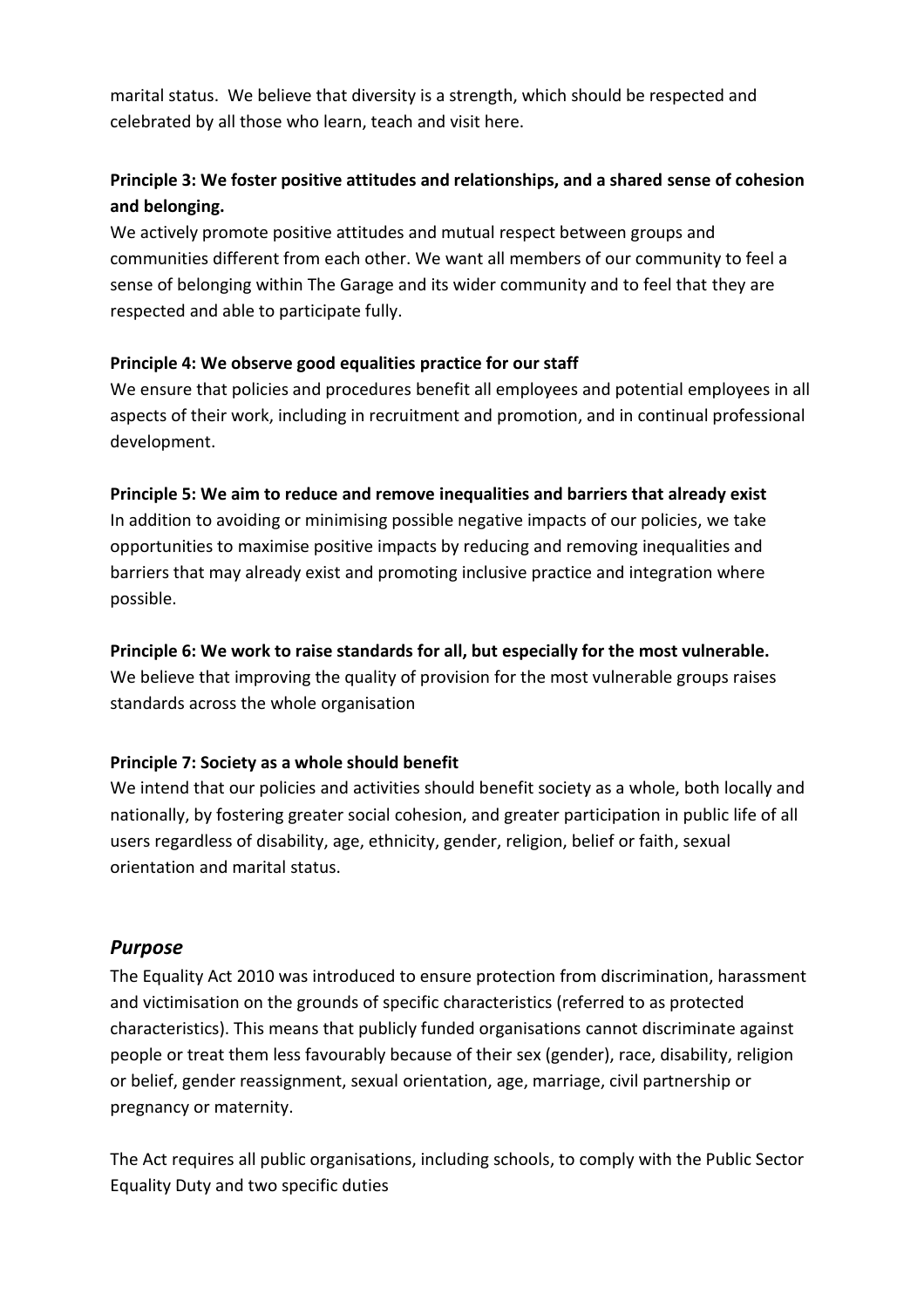## The **Public Sector Equality Duty** or "general duty"

This requires all public organisations, including schools to

- Eliminate unlawful discrimination, harassment and victimisation
- Advance equality of opportunity between different groups
- Foster good relations between different groups

#### **Two "specific duties"**

This requires all public organisations, including schools to

- 1. Publish information to show compliance with the Equality Duty
- 2. Publish Equality objectives at least every 4 years which are specific and measurable

This policy describes how The Garage is meeting these statutory duties and is in line with national guidance. It includes information about how The Garage is complying with the Public Sector Equality Duty and also provides guidance to staff and outside visitors about our approach to promoting equality.

# *Policy in practice*

## **What we are doing to eliminate discrimination, harassment and victimisation**

- We take account of equality issues in relation to the way we provide activities for our users and the way we provide access for users to facilities and services.
- We are aware of the Reasonable Adjustment duty for disabled staff and those accessing formal education activities – designed to enhance access and participation to the level of non-disabled staff and users and stop disabled people being placed at a disadvantage compared to their non-disabled peers.
- We extend this duty to non-education activities and will actively work with individuals to remove barriers wherever possible.
- The Executive Director (Head of Centre) ensures that all appointment panels give due regard to this policy so that no one is discriminated against when it comes to employment, promotion or training opportunities.
- We ensure that those who are affected by a policy or activity are consulted and involved in the design of new policies, and in the review of existing ones.
- We take seriously the need to consider the equality implications when we develop, adapt and review any policy or procedure and whenever we make significant decisions about the day to day life of the organisation.
- We actively promote inclusion, equality and diversity though our provision and by creating an environment which champions respect for all.
- Our registration and admissions arrangements are fair and transparent, and we do not discriminate against people by treating them less favourably on the grounds of their sex, race, disability, age, religion or belief, sexual orientation, gender reassignment, marital status, pregnancy or maternity.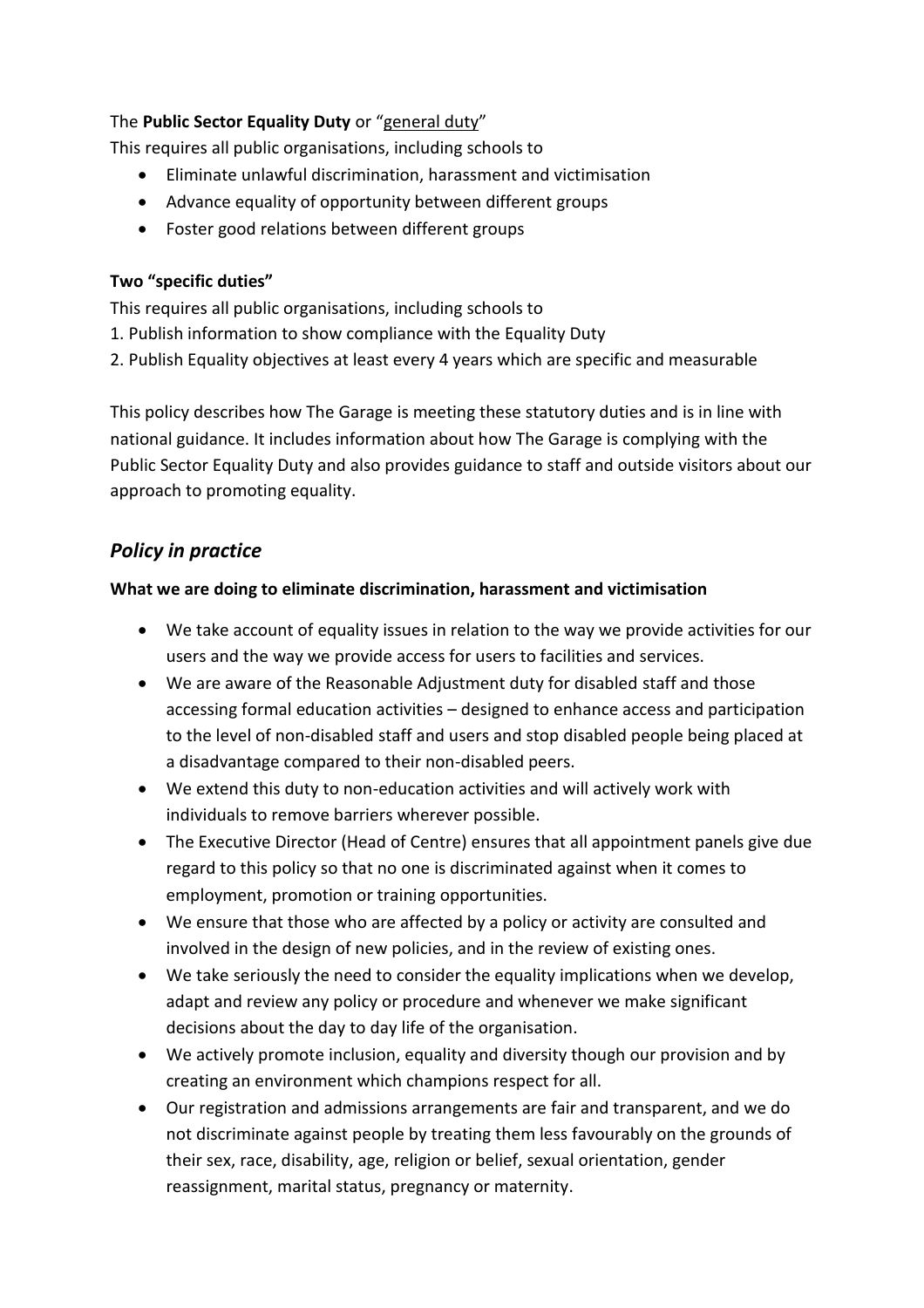We respect the religious beliefs and practice of all staff and users, and comply with reasonable requests relating to religious observance and practice.

## **Addressing prejudice and prejudice-related bullying**

The Garage is opposed to all forms of prejudice and prejudice-based bullying, which stand in the way of fulfilling our commitment to inclusion and equality:

- prejudices around disability and special educational needs
- prejudices around age
- prejudices around race, religion or belief,
- prejudices around gender, sexual orientation and marital status

There is guidance in the **Equal Opportunities** and **Anti-bullying & Harassment** policies as held in the staff handbook on how prejudice-related incidents should be dealt with. We treat all bullying incidents equally seriously

We keep a record of different prejudice-related incidents and provide a report to Trustees about the numbers, types and seriousness of prejudice-related incidents and how we dealt with them. We review this data termly and take action to reduce incidents.

# **What we are doing to advance equality of opportunity between different groups**

- We have procedures, working in partnership with parents and carers, to identify individuals who have a disability through our activity booking system.
- We are proactive in managing activity delivery to ensure appropriate levels of staff support are available to meet the needs of every activity group.
- We collect and analyse data relating to our participation activity that includes gender, age, special educational need and/or disability.
- We avoid language that runs the risk of placing a ceiling on any individuals' achievement or that seeks to define their potential, such as" less able"
- We provide support to individuals at risk of disengaging.

# **Positive Action**

 We will take positive and proportionate action to address the disadvantage faced by particular groups with particular protected characteristics, such as targeted support.

# *Implementation*

# **Roles and responsibilities**

The Board of Trustees is responsible for ensuring that the organisation complies with legislation, and that this policy and its related procedures and action plans are implemented.